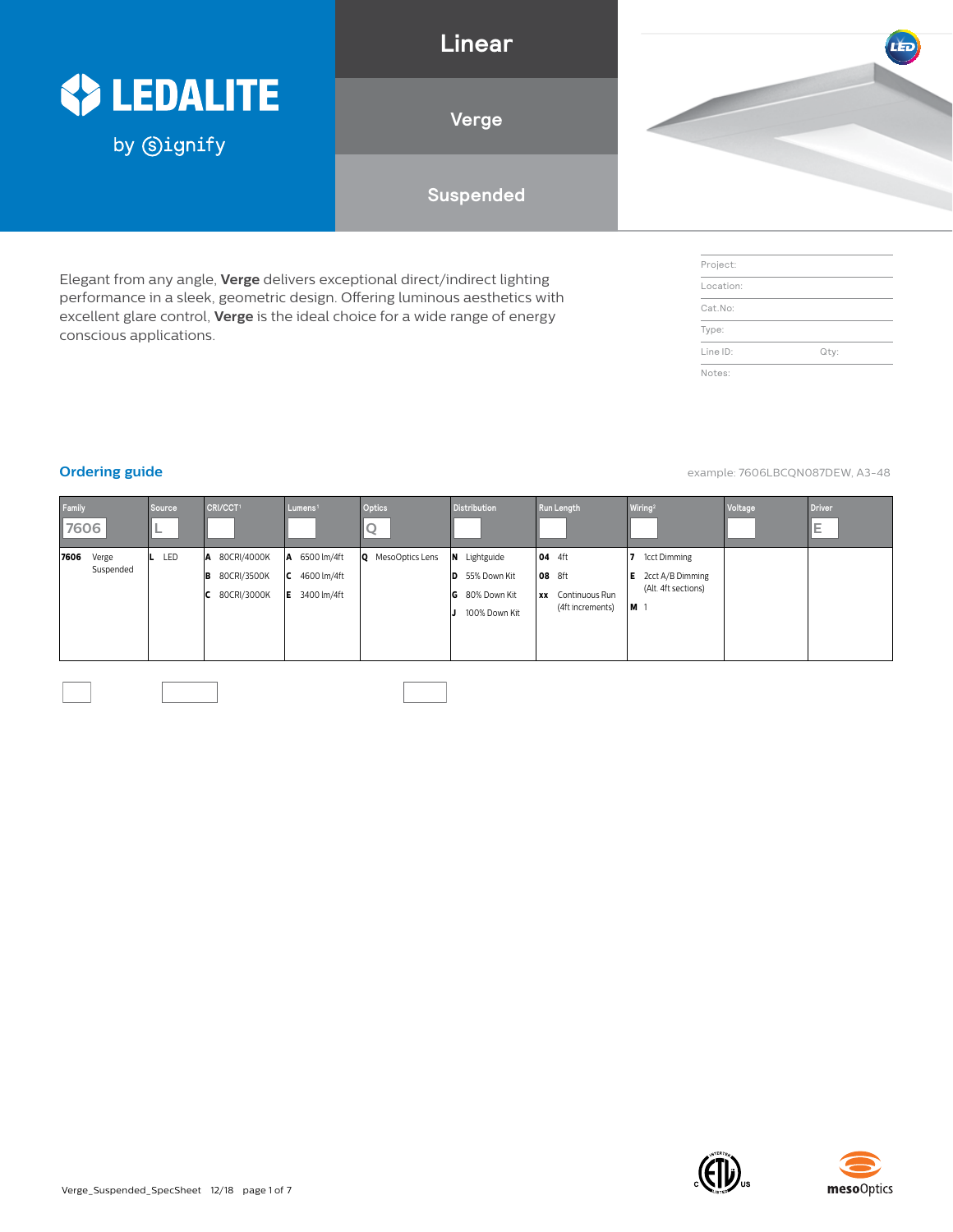### Cross Section View

### Cross Section View – Endcaps



Lightguide



### Cross Section View – Optics Details

Lens View

| Suspended<br>  (without endcaps)<br>$-8'3/8''$ |  |
|------------------------------------------------|--|
|                                                |  |

### Module Details & Dimensions

Module length excludes end caps. Nominal mounting spacing for individually mounted modules.



Note: Refer to installation instructions for exact mount.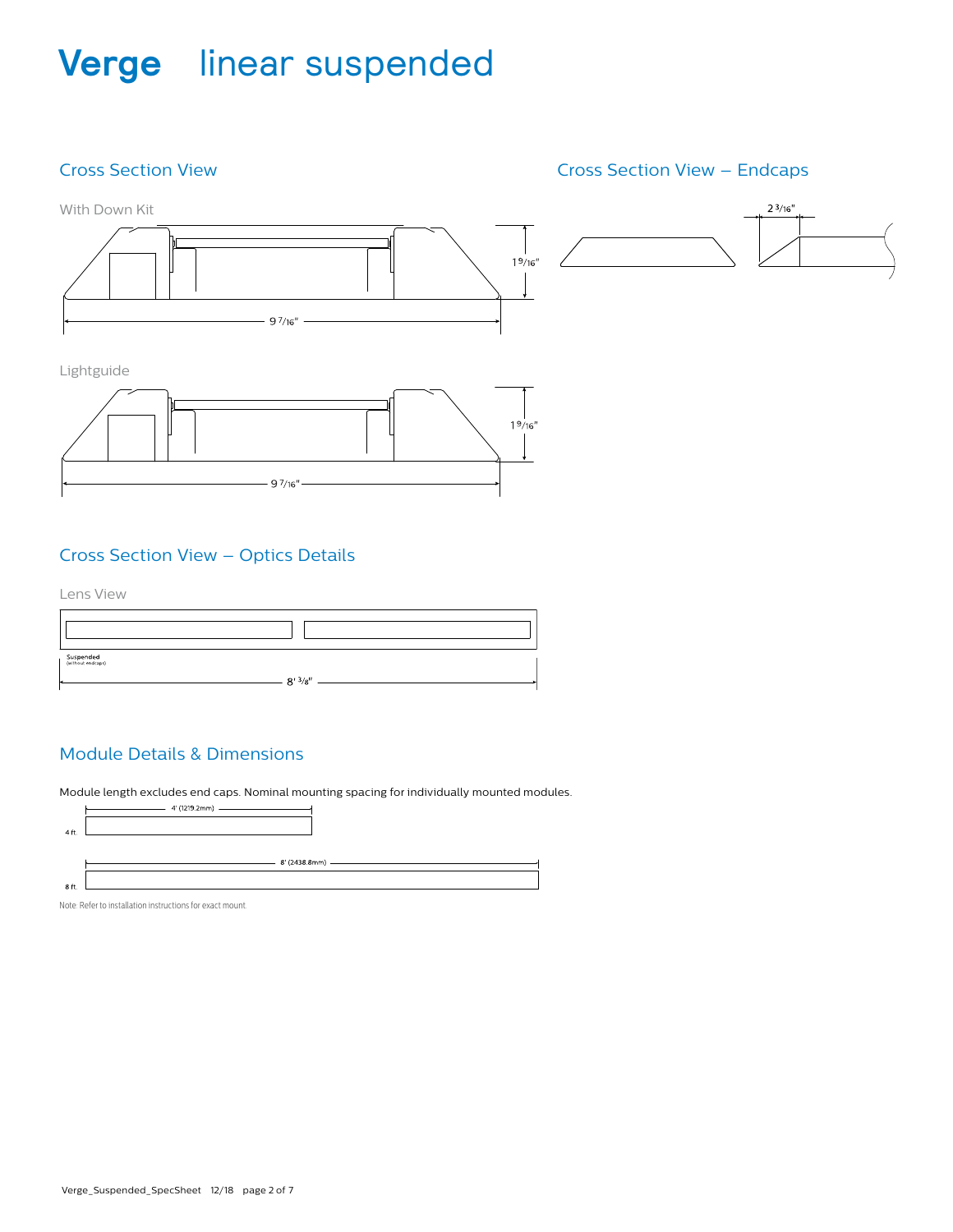#### **Specifications**

#### **Optical System**

The optical system contains arrays of LEDs edge-lighting a low profile light-guide panel, using total internal reflection to homogenize the sources. The microstructured surface of the panel optimizes light extraction to create an efficacious direct/indirect distribution. Light is purified and controlled by MesoOptics film as it passes through a non-glare acrylic lens. Standard distribution is 75% up / 25% down for suspended and 65% up / 35% down for wall mount version.

#### **Endcaps**

Diecast aluminum endcaps, sculpted to match angled profile.

#### **Finish**

Standard finish is a textured matte powder coat in white, black or titanium silver.

#### **Housing**

Precision formed 18 gauge cold-rolled steel.

#### **Weight**

Maximum: Suspended 3.75lb/ft & Wall 3.0lb/ft.

#### **Electrical**

Factory pre-wired to section ends with quick-wire connectors.

#### **Standard Driver**

Advance Xitanium 0-10V, 1-100%. Class 2 rated output. Consult Ledalite for other available drivers.

#### **Standard Battery Pack**

Bodine, 90 min, 10W, Class 2 rated output, Emergency lumen output = 10W x luminaire efficacy x 1.1. Typical output: 1100lm.

#### **Lumen Maintenance**

LEDs have been tested by the manufacturer in accordance with IESNA LM-80-08. At an ambient temperature of 25°C, the LED lumen maintenance expectation according to IES TM-21-11 is: L80 (12k) >72,000 hrs (Reported methodology).

#### **Source Color**

LEDs rated for color rendering CRI >80 and fixture to fixture color accuracy within 2 SDCM.

#### **Mounting**

Tamper-resistant aircraft cable gripper provides unlimited vertical adjustment. Aircraft cable, crimp and cable gripper are independently tested to meet stringent safety requirements.

#### **Joints**

Self-aligning joining system with hands-free pre-joining wire access.

#### **Approvals**

Certified to UL, CSA and IES standards. Certain suspended versions without down kits are DesignLights Consortium® qualified. Please see the DLC QPL list for exact catalog numbers (www.designlights.org/QPL).

#### **Warranty**

Signify indoor professional luminaires 5 year LED warranty: www.signify.com/warranties.

#### **Environment**

Rated for dry or damp locations in operating ambient temperatures 0-40°C (32-104°F). Certain luminaire components may be adversely affected by contaminants. Damage caused by sulfur, chlorine, petroleum based solutions or other contaminants are not covered under warranty. Not suitable for natatorium environments.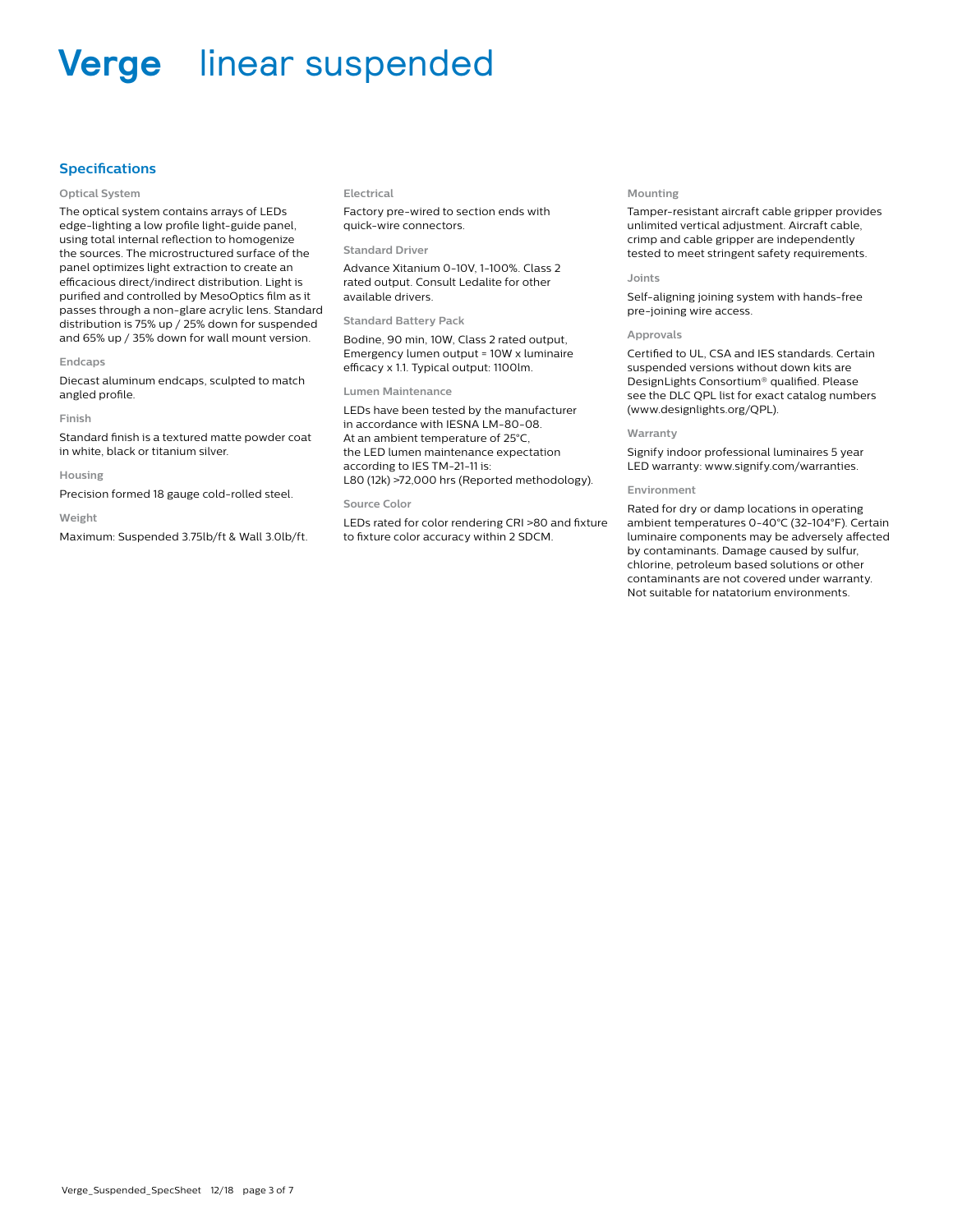#### **Photometrics**

|                      | MesoOptics + Lightguide Distribution (QN)<br>(Click "PDF" and "IES" text to Download) |                     |                     |                          |            |                       |          |                          |                 |  |  |
|----------------------|---------------------------------------------------------------------------------------|---------------------|---------------------|--------------------------|------------|-----------------------|----------|--------------------------|-----------------|--|--|
| <b>Lumen Package</b> | <b>Nominal</b><br><b>CRI&amp;CCT</b>                                                  | <b>Flux</b><br>(lm) | <b>Watts</b><br>(W) | <b>Efficacy</b><br>(LPW) | <b>CRI</b> | <b>RP-1VDT</b>        | DLC*     | <b>Photometry Report</b> | <b>IES File</b> |  |  |
|                      | 80CRI, 4000K                                                                          | 6636                | 56.5                | 117.5                    | 83         | <b>Critcal spaces</b> | Standard | <b>PDF</b>               | <b>IES</b>      |  |  |
| 6500 lm/4ft          | 80CRI, 3500K                                                                          | 6453                | 56.7                | 113.8                    | 82         | Critcal spaces        | Standard | <b>PDF</b>               | <b>IES</b>      |  |  |
|                      | 80CRI, 3000K                                                                          | 6180                | 56.9                | 108.6                    | 84         | Critcal spaces        | Standard | <b>PDF</b>               | <b>IES</b>      |  |  |
|                      | 80CRI, 4000K                                                                          | 4739                | 39.2                | 120.9                    | 83         | Critcal spaces        | Standard | <b>PDF</b>               | <b>IES</b>      |  |  |
| 4600 lm/4ft          | 80CRI, 3500K                                                                          | 4608                | 39.4                | 117.0                    | 82         | Critcal spaces        | Standard | <b>PDF</b>               | <b>IES</b>      |  |  |
|                      | 80CRI, 3000K                                                                          | 4412                | 39.5                | 111.7                    | 84         | Critcal spaces        | Standard | <b>PDF</b>               | <b>IES</b>      |  |  |
|                      | 80CRI, 4000K                                                                          | 3513                | 28.3                | 124.1                    | 83         | Critcal spaces        | Standard | <b>PDF</b>               | <b>IES</b>      |  |  |
| 3400 lm/4ft          | 80CRI, 3500K                                                                          | 3416                | 28.4                | 120.3                    | 82         | Critcal spaces        | Standard | <b>PDF</b>               | <b>IES</b>      |  |  |
|                      | 80CRI, 3000K                                                                          | 3271                | 28.5                | 114.8                    | 84         | Critcal spaces        | Standard | <b>PDF</b>               | <b>IES</b>      |  |  |

\*DLC is only available with Advance 0-10V (1% dim) drivers. EM Batt. Packs are also not available on DLC.

| <b>CANDELA DISTRIBUTION</b> | Flux |      |     |      |     |        |
|-----------------------------|------|------|-----|------|-----|--------|
|                             | 0    | 22.5 | 45  | 67.5 | 90  | Lumens |
| $\mathbf 0$                 | 229  | 229  | 229 | 229  | 229 |        |
| 5                           | 230  | 231  | 233 | 236  | 236 | 23     |
| 15                          | 244  | 250  | 269 | 288  | 295 | 77     |
| 25                          | 261  | 276  | 320 | 361  | 378 | 147    |
| 35                          | 259  | 274  | 315 | 350  | 363 | 193    |
| 45                          | 206  | 210  | 221 | 229  | 232 | 170    |
| 55                          | 137  | 135  | 136 | 140  | 142 | 124    |
| 65                          | 81   | 80   | 82  | 85   | 88  | 82     |
| 75                          | 33   | 34   | 35  | 36   | 36  | 38     |
| 85                          | 6    | 7    | 7   | 7    | 8   | 9      |
| 90                          | 0    | 0    | 0   | 0    | 0   |        |
| 95                          | 99   | 115  | 162 | 226  | 252 | 180    |
| 105                         | 259  | 308  | 458 | 665  | 767 | 502    |
| 115                         | 341  | 397  | 556 | 761  | 862 | 567    |
| 125                         | 350  | 394  | 510 | 645  | 708 | 465    |
| 135                         | 330  | 363  | 422 | 490  | 519 | 331    |
| 145                         | 316  | 338  | 365 | 394  | 406 | 230    |
| 155                         | 309  | 324  | 343 | 352  | 353 | 157    |
| 165                         | 304  | 313  | 323 | 329  | 330 | 91     |
| 175                         | 300  | 303  | 305 | 307  | 308 | 29     |
| 180                         | 299  | 299  | 299 | 299  | 299 |        |

| <b>COEFFICIENTS OF UTILIZATION (%)</b> |     |     |     |                  |    |    |    |    |    |    |                |
|----------------------------------------|-----|-----|-----|------------------|----|----|----|----|----|----|----------------|
| $Pc---$                                |     |     | 80  |                  | 70 |    |    | 50 |    |    | 0              |
| $Pw---$                                | 70  | 50  | 30  | 10 <sup>10</sup> | 70 | 50 | 30 | 50 | 30 | 10 | $\mathbf 0$    |
| <b>RCR</b>                             |     |     |     |                  |    |    |    |    |    |    |                |
| $\mathbf 0$                            | 101 | 101 | 101 | 101              | 90 | 90 | 90 | 70 | 70 | 70 | 25             |
| 1                                      | 92  | 88  | 85  | 81               | 82 | 79 | 76 | 61 | 59 | 57 | 22             |
| $\overline{2}$                         | 84  | 77  | 71  | 67               | 75 | 69 | 64 | 54 | 50 | 48 | 18             |
| 3                                      | 77  | 68  | 61  | 56               | 68 | 61 | 55 | 47 | 43 | 40 | 16             |
| 4                                      | 70  | 60  | 53  | 47               | 62 | 54 | 47 | 42 | 38 | 34 | 13             |
| 5                                      | 64  | 53  | 46  | 40               | 57 | 48 | 41 | 37 | 33 | 29 | 12             |
| 6                                      | 59  | 48  | 40  | 34               | 52 | 43 | 36 | 34 | 29 | 25 | 10             |
| $\overline{7}$                         | 54  | 43  | 35  | 30               | 48 | 38 | 32 | 30 | 26 | 22 | 9              |
| 8                                      | 50  | 39  | 31  | 26               | 45 | 35 | 28 | 27 | 23 | 19 | 8              |
| 9                                      | 47  | 35  | 28  | 23               | 42 | 32 | 25 | 25 | 20 | 17 | $\overline{7}$ |
| 10                                     | 44  | 32  | 25  | 20               | 39 | 29 | 23 | 23 | 18 | 15 | 6              |
|                                        |     |     |     |                  |    |    |    |    |    |    |                |

| AVG LUMINANCE (cd/m <sup>2</sup> ) |          |      |              |  |  |  |  |  |  |
|------------------------------------|----------|------|--------------|--|--|--|--|--|--|
|                                    | $\Omega$ | 45   | 90           |  |  |  |  |  |  |
| $\mathbf 0$                        | 2222     | 2222 | 2222         |  |  |  |  |  |  |
| 5                                  | 2240     | 2269 | 2299         |  |  |  |  |  |  |
| 15                                 | 2451     | 2702 | 2963         |  |  |  |  |  |  |
| 25                                 | 2794     | 3426 | 4047         |  |  |  |  |  |  |
| 35                                 | 3068     | 3731 | 4300         |  |  |  |  |  |  |
| 45                                 | 2827     | 3033 | 3184         |  |  |  |  |  |  |
| 55                                 | 2318     | 2301 | 2402<br>2020 |  |  |  |  |  |  |
| 65                                 | 1860     | 1883 |              |  |  |  |  |  |  |
| 75                                 | 1237     | 1312 | 1350         |  |  |  |  |  |  |
| 85                                 | 668      | 779  | 891          |  |  |  |  |  |  |



**\*Photometric data shown is for 3400 lm/ 4ft, 3500K, 80 CRI configuration.**

| Electrical                   |      |       |      |       |
|------------------------------|------|-------|------|-------|
| 120V: P(W), I(A), THD(%), PF | 28.4 | 0.238 | 8.0  | 0.994 |
| 277V: P(W), I(A), THD(%), PF | 28.4 | 0.107 | 11.6 | 0.962 |
| 347V: P(W), I(A), THD(%), PF | N/A  | N/A   | N/A  | N/A   |

**ZONAL LUMEN SUMMARY**

Zone Lumens %Fixture %Lamp 0-30 247 7.2% 7.2% 0-40 440 12.9% 12.9% 0-60 734 21.5% 21.5% 0-90 862 25.2% 25.2% 90-130 1715 50.2% 50.2% 90-150 2277 66.7% 66.7% 90-180 2554 74.8% 74.8% 0-180 3416 100.0% 100.0%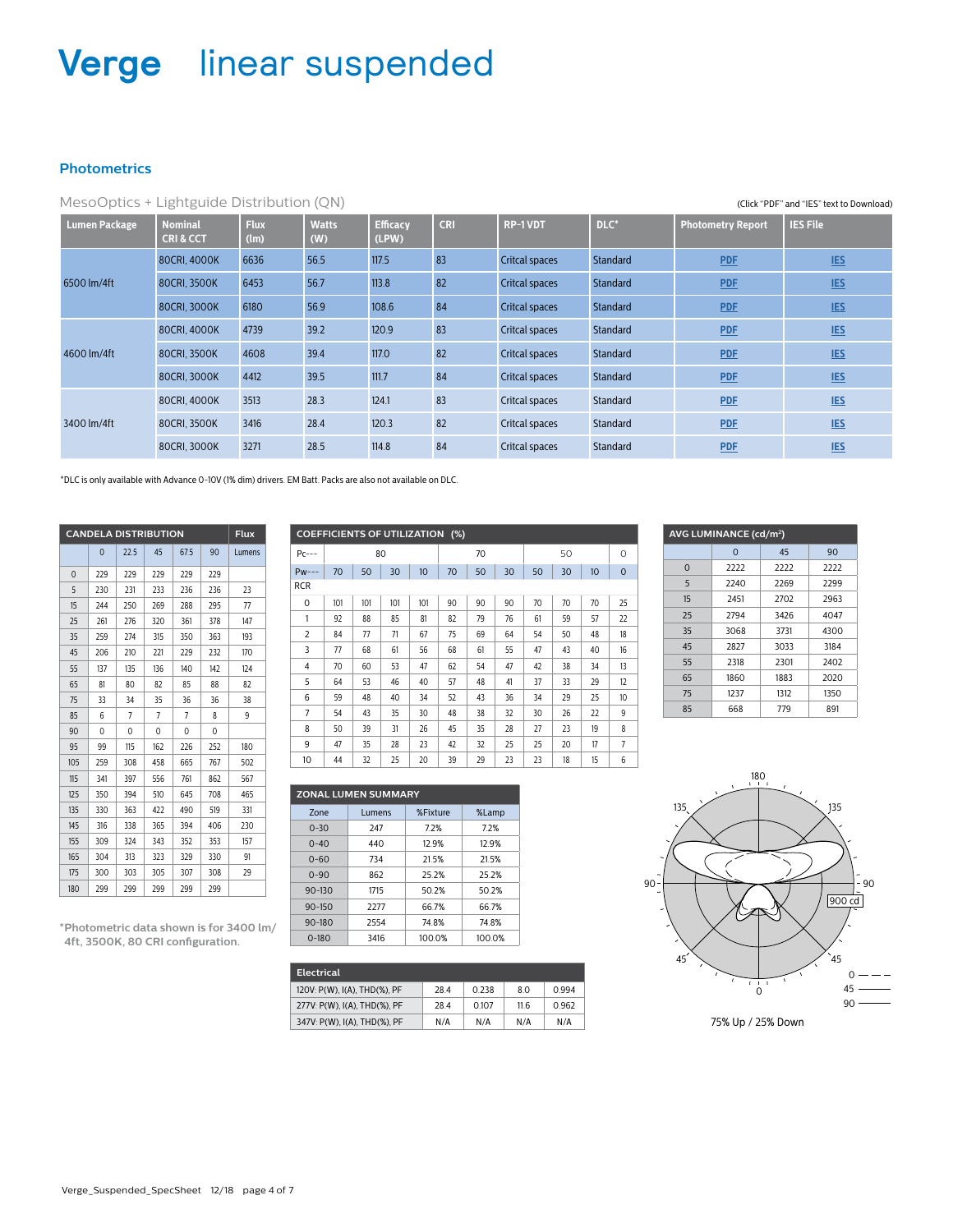### **Photometrics**

MesoOptics + 55% Down Kit Distribution (QD)

#### Spacing Criteria: 1.50/1.62

| <b>Lumen Package</b> | <b>Nominal</b><br><b>CRI&amp;CCT</b> | <b>Flux</b><br>(lm) | <b>Watts</b><br>(W) | <b>Efficacy</b><br>(LPW) | <b>CRI</b> | <b>RP-1VDT</b> | $DLC^*$ | <b>Photometry Report</b> | <b>IES File</b> |
|----------------------|--------------------------------------|---------------------|---------------------|--------------------------|------------|----------------|---------|--------------------------|-----------------|
|                      | 80CRI, 4000K                         | 5655                | 56.5                | 100.1                    | 83         | N/A            | N/A     | <b>PDF</b>               | <b>IES</b>      |
| 6500 lm/4ft          | 80CRI, 3500K                         | 5499                | 56.7                | 97.0                     | 82         | N/A            | N/A     | <b>PDF</b>               | <b>IES</b>      |
|                      | 80CRI, 4000K                         | 5265                | 56.9                | 92.5                     | 84         | Normal spaces  | N/A     | <b>PDF</b>               | <b>IES</b>      |
|                      | 80CRI, 3500K                         | 4039                | 39.2                | 103.0                    | 83         | Normal spaces  | N/A     | <b>PDF</b>               | <b>IES</b>      |
| 4600 lm/4ft          | 80CRI, 4000K                         | 3927                | 39.4                | 99.7                     | 82         | Normal spaces  | N/A     | <b>PDF</b>               | <b>IES</b>      |
|                      | 80CRI, 3500K                         | 3760                | 39.5                | 95.2                     | 84         | Normal spaces  | N/A     | <b>PDF</b>               | <b>IES</b>      |
|                      | 80CRI, 4000K                         | 2993                | 28.3                | 105.8                    | 83         | Critcal spaces | N/A     | <b>PDF</b>               | <b>IES</b>      |
| 3400 lm/4ft          | 80CRI, 3500K                         | 2910                | 28.4                | 102.5                    | 82         | Critcal spaces | N/A     | <b>PDF</b>               | <b>IES</b>      |
|                      | 80CRI, 4000K                         | 2787                | 28.5                | 97.8                     | 84         | Critcal spaces | N/A     | <b>PDF</b>               | <b>IES</b>      |

\*DLC is only available with Advance 0-10V (1% dim) drivers. EM Batt. Packs are also not available on DLC.

| <b>CANDELA DISTRIBUTION</b> | <b>Flux</b> |      |     |      |     |        |
|-----------------------------|-------------|------|-----|------|-----|--------|
|                             | $\mathbf 0$ | 22.5 | 45  | 67.5 | 90  | Lumens |
| $\Omega$                    | 506         | 506  | 506 | 506  | 506 |        |
| 5                           | 508         | 509  | 513 | 516  | 518 | 50     |
| 15                          | 525         | 533  | 564 | 592  | 601 | 161    |
| 25                          | 540         | 560  | 622 | 679  | 699 | 285    |
| 35                          | 512         | 529  | 580 | 616  | 628 | 354    |
| 45                          | 398         | 396  | 401 | 402  | 402 | 310    |
| 55                          | 260         | 254  | 252 | 254  | 256 | 229    |
| 65                          | 153         | 152  | 155 | 159  | 162 | 154    |
| 75                          | 63          | 65   | 66  | 68   | 68  | 72     |
| 85                          | 11          | 13   | 14  | 15   | 15  | 16     |
| 90                          | 0           | 0    | 0   | 0    | 0   |        |
| 95                          | 28          | 35   | 52  | 70   | 77  | 70     |
| 105                         | 122         | 152  | 217 | 309  | 366 | 238    |
| 115                         | 171         | 205  | 282 | 370  | 417 | 282    |
| 125                         | 182         | 208  | 264 | 328  | 355 | 239    |
| 135                         | 175         | 192  | 224 | 255  | 264 | 174    |
| 145                         | 172         | 181  | 200 | 212  | 212 | 124    |
| 155                         | 173         | 176  | 187 | 192  | 191 | 86     |
| 165                         | 172         | 172  | 175 | 176  | 176 | 50     |
| 175                         | 167         | 167  | 167 | 167  | 167 | 16     |
| 180                         | 166         | 166  | 166 | 166  | 166 |        |

| *Photometric data shown is for 3400 lm/ |  |
|-----------------------------------------|--|
| 4ft, 3500K, 80 CRI configuration.       |  |

|                | <b>COEFFICIENTS OF UTILIZATION</b><br>$(\%)$ |     |     |                  |     |     |     |    |    |    |             |  |
|----------------|----------------------------------------------|-----|-----|------------------|-----|-----|-----|----|----|----|-------------|--|
| $Pc---$        |                                              |     | 80  |                  | 70  |     |     | 50 |    |    | O           |  |
| $Pw---$        | 70                                           | 50  | 30  | 10 <sup>10</sup> | 70  | 50  | 30  | 50 | 30 | 10 | $\mathbf 0$ |  |
| <b>RCR</b>     |                                              |     |     |                  |     |     |     |    |    |    |             |  |
| 0              | 109                                          | 109 | 109 | 109              | 101 | 101 | 101 | 87 | 87 | 87 | 56          |  |
| 1              | 100                                          | 95  | 92  | 88               | 93  | 89  | 86  | 77 | 74 | 72 | 48          |  |
| $\overline{2}$ | 91                                           | 84  | 78  | 73               | 84  | 78  | 73  | 68 | 64 | 60 | 41          |  |
| 3              | 83                                           | 74  | 67  | 61               | 77  | 69  | 63  | 60 | 55 | 51 | 35          |  |
| 4              | 76                                           | 66  | 58  | 52               | 71  | 61  | 55  | 54 | 48 | 44 | 30          |  |
| 5              | 70                                           | 59  | 51  | 45               | 65  | 55  | 48  | 48 | 42 | 38 | 26          |  |
| 6              | 65                                           | 53  | 45  | 39               | 60  | 49  | 42  | 43 | 37 | 33 | 23          |  |
| $\overline{7}$ | 60                                           | 48  | 40  | 34               | 56  | 45  | 38  | 39 | 33 | 29 | 21          |  |
| 8              | 55                                           | 43  | 35  | 30               | 52  | 41  | 34  | 36 | 30 | 26 | 18          |  |
| 9              | 52                                           | 39  | 32  | 27               | 48  | 37  | 30  | 33 | 27 | 23 | 17          |  |
| 10             | 48                                           | 36  | 29  | 24               | 45  | 34  | 27  | 30 | 25 | 21 | 15          |  |

| <b>ZONAL LUMEN SUMMARY</b> |        |          |        |  |  |  |  |  |  |  |
|----------------------------|--------|----------|--------|--|--|--|--|--|--|--|
| Zone                       | Lumens | %Fixture | %Lamp  |  |  |  |  |  |  |  |
| $0 - 30$                   | 495    | 17.0%    | 17.0%  |  |  |  |  |  |  |  |
| $0 - 40$                   | 850    | 29.2%    | 29.2%  |  |  |  |  |  |  |  |
| 1389<br>$0 - 60$           |        | 47.7%    | 47.7%  |  |  |  |  |  |  |  |
| $0 - 90$                   | 1631   | 56.1%    | 56.1%  |  |  |  |  |  |  |  |
| $90 - 130$                 | 830    | 28.5%    | 28.5%  |  |  |  |  |  |  |  |
| $90 - 150$                 | 1127   | 38.7%    | 38.7%  |  |  |  |  |  |  |  |
| $90 - 180$                 | 1278   | 43.9%    | 43.9%  |  |  |  |  |  |  |  |
| $0 - 180$                  | 2910   | 100.0%   | 100.0% |  |  |  |  |  |  |  |

| <b>Electrical</b>            |      |       |      |       |  |  |  |  |  |
|------------------------------|------|-------|------|-------|--|--|--|--|--|
| 120V: P(W), I(A), THD(%), PF | 28.4 | 0.238 | 8.0  | 0.994 |  |  |  |  |  |
| 277V: P(W), I(A), THD(%), PF | 28.4 | 0.107 | 11.6 | 0.962 |  |  |  |  |  |
| 347V: P(W), I(A), THD(%), PF | N/A  | N/A   | N/A  | N/A   |  |  |  |  |  |

|          | AVG LUMINANCE (cd/m <sup>2</sup> ) |      |      |
|----------|------------------------------------|------|------|
|          | $\Omega$                           | 45   | 90   |
| $\Omega$ | 4913                               | 4913 | 4913 |
| 5        | 4952                               | 4993 | 5044 |
| 15       | 5275                               | 5663 | 6041 |
| 25       | 5779                               | 6662 | 7489 |
| 35       | 6059                               | 6876 | 7445 |
| 45       | 5458                               | 5501 | 5515 |
| 55       | 4398                               | 4256 | 4327 |
| 65       | 3523                               | 3547 | 3715 |
| 75       | 2348                               | 2466 | 2544 |
| 85       | 1278                               | 1511 | 1627 |



44% Up / 56% Down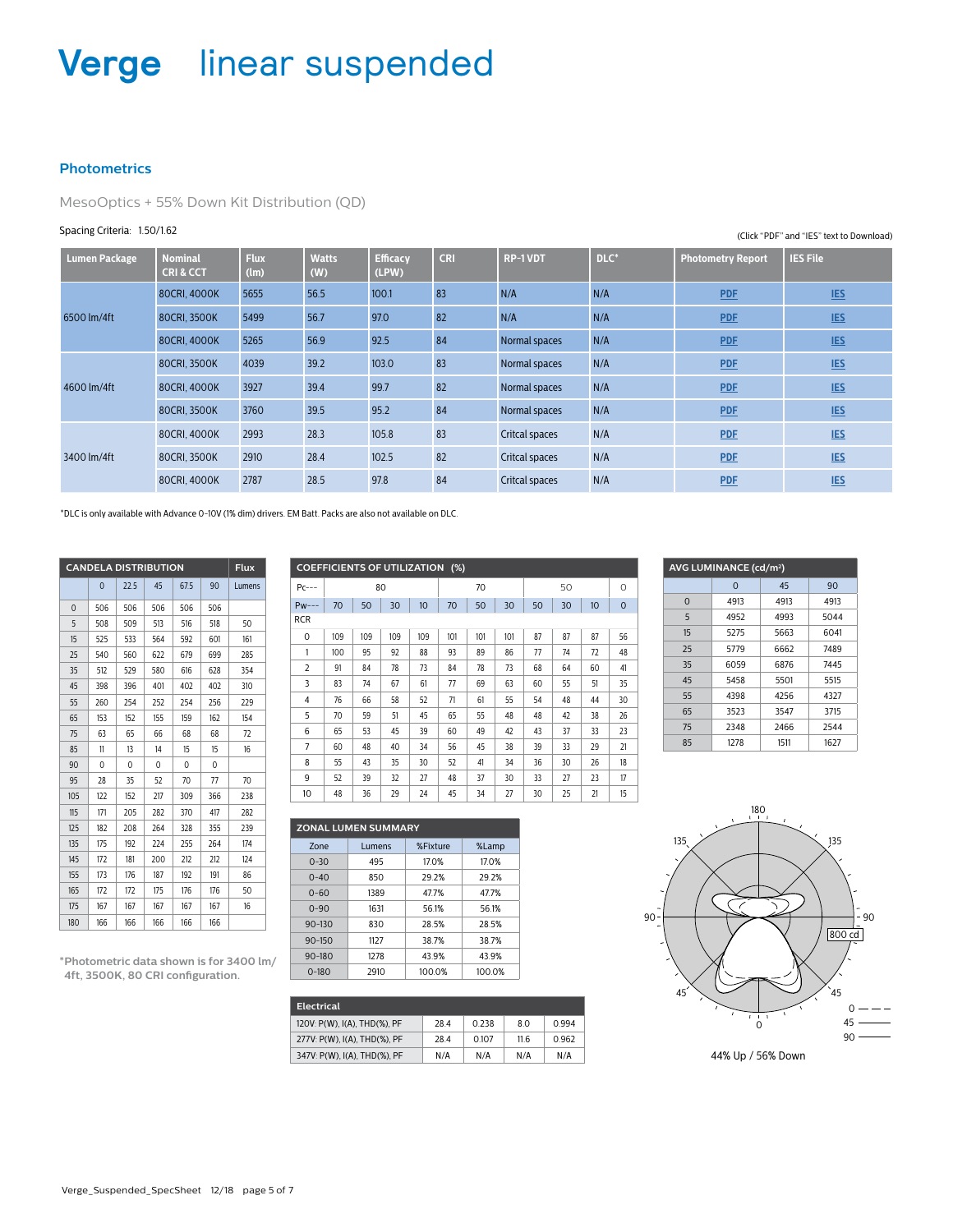#### **Photometrics**

MesoOptics + 80% Down Kit Distribution (QG)

#### Spacing Criteria: 1.45/1.54

| <b>Lumen Package</b> | <b>Nominal</b><br><b>CRI&amp;CCT</b> | <b>Flux</b><br>(lm) | <b>Watts</b><br>(W) | <b>Efficacy</b><br>(LPW) | <b>CRI</b> | <b>RP-1VDT</b> | DLC* | <b>Photometry Report</b> | <b>IES File</b> |
|----------------------|--------------------------------------|---------------------|---------------------|--------------------------|------------|----------------|------|--------------------------|-----------------|
|                      | 80CRI, 4000K                         | 5232                | 56.5                | 92.6                     | 83         | N/A            | N/A  | <b>PDF</b>               | <b>IES</b>      |
| 6500 lm/4ft          | 80CRI, 3500K                         | 5087                | 56.7                | 89.7                     | 82         | N/A            | N/A  | <b>PDF</b>               | <b>IES</b>      |
|                      | 80CRI, 3000K                         | 4871                | 56.9                | 85.6                     | 84         | N/A            | N/A  | <b>PDF</b>               | <b>IES</b>      |
|                      | 80CRI, 4000K                         | 3736                | 39.2                | 95.3                     | 83         | Normal spaces  | N/A  | <b>PDF</b>               | <b>IES</b>      |
| 4600 lm/4ft          | 80CRI, 3500K                         | 3633                | 39.4                | 92.2                     | 82         | Normal spaces  | N/A  | <b>PDF</b>               | <b>IES</b>      |
|                      | 80CRI, 3000K                         | 3478                | 39.5                | 88.1                     | 84         | Normal spaces  | N/A  | <b>PDF</b>               | <b>IES</b>      |
|                      | 80CRI, 4000K                         | 2769                | 28.3                | 97.8                     | 83         | Normal spaces  | N/A  | <b>PDF</b>               | <b>IES</b>      |
| 3400 lm/4ft          | 80CRI, 3500K                         | 2692                | 28.4                | 94.8                     | 82         | Normal spaces  | N/A  | <b>PDF</b>               | <b>IES</b>      |
|                      | 80CRI, 3000K                         | 2578                | 28.5                | 90.5                     | 84         | Normal spaces  | N/A  | <b>PDF</b>               | <b>IES</b>      |

\*DLC is only available with Advance 0-10V (1% dim) drivers. EM Batt. Packs are also not available on DLC.

|          | <b>CANDELA DISTRIBUTION</b> |      |          |      |          | <b>Flux</b> |
|----------|-----------------------------|------|----------|------|----------|-------------|
|          | $\mathbf 0$                 | 22.5 | 45       | 67.5 | 90       | Lumens      |
| $\Omega$ | 737                         | 737  | 737      | 737  | 737      |             |
| 5        | 739                         | 740  | 744      | 749  | 750      | 72          |
| 15       | 755                         | 763  | 798      | 830  | 840      | 227         |
| 25       | 762                         | 781  | 851      | 910  | 932      | 389         |
| 35       | 707                         | 720  | 769      | 802  | 812      | 472         |
| 45       | 540                         | 532  | 527      | 524  | 523      | 410         |
| 55       | 351                         | 342  | 335      | 335  | 337      | 306         |
| 65       | 208                         | 205  | 206      | 211  | 214      | 206         |
| 75       | 85                          | 86   | 87       | 89   | 91       | 95          |
| 85       | 15                          | 17   | 18       | 19   | 19       | 21          |
| 90       | 0                           | 0    | $\Omega$ | 0    | $\Omega$ |             |
| 95       | 10                          | 11   | 14       | 15   | 15       | 20          |
| 105      | 56                          | 65   | 85       | 98   | 104      | 85          |
| 115      | 76                          | 87   | 111      | 138  | 143      | 109         |
| 125      | 79                          | 87   | 108      | 128  | 129      | 95          |
| 135      | 75                          | 79   | 89       | 105  | 108      | 71          |
| 145      | 73                          | 75   | 79       | 85   | 86       | 50          |
| 155      | 73                          | 75   | 77       | 77   | 77       | 35          |
| 165      | 73                          | 74   | 75       | 76   | 76       | 21          |
| 175      | 72                          | 72   | 72       | 73   | 73       | 7           |
| 180      | 72                          | 72   | 72       | 72   | 72       |             |

**\*Photometric data shown is for 3400 lm/ 4ft, 3500K, 80 CRI configuration.**

| <b>COEFFICIENTS OF UTILIZATION (%)</b> |     |     |     |     |     |     |     |     |     |     |             |
|----------------------------------------|-----|-----|-----|-----|-----|-----|-----|-----|-----|-----|-------------|
| $Pc---$                                |     |     | 80  |     | 70  |     |     |     | 50  |     | $\circ$     |
| $Pw---$                                | 70  | 50  | 30  | 10  | 70  | 50  | 30  | 50  | 30  | 10  | $\mathbf 0$ |
| <b>RCR</b>                             |     |     |     |     |     |     |     |     |     |     |             |
| 0                                      | 115 | 115 | 115 | 115 | 110 | 110 | 110 | 101 | 101 | 101 | 82          |
| 1                                      | 106 | 101 | 98  | 94  | 101 | 97  | 94  | 90  | 87  | 85  | 70          |
| $\overline{2}$                         | 97  | 89  | 83  | 78  | 93  | 86  | 80  | 80  | 75  | 71  | 60          |
| 3                                      | 89  | 79  | 72  | 66  | 85  | 76  | 69  | 71  | 65  | 61  | 51          |
| 4                                      | 81  | 70  | 62  | 56  | 78  | 68  | 61  | 63  | 57  | 52  | 44          |
| 5                                      | 75  | 63  | 55  | 49  | 72  | 61  | 53  | 57  | 50  | 45  | 39          |
| 6                                      | 69  | 57  | 49  | 43  | 66  | 55  | 47  | 51  | 45  | 40  | 34          |
| $\overline{7}$                         | 64  | 52  | 43  | 38  | 62  | 50  | 42  | 47  | 40  | 35  | 30          |
| 8                                      | 60  | 47  | 39  | 34  | 57  | 46  | 38  | 43  | 36  | 32  | 27          |
| 9                                      | 56  | 43  | 35  | 30  | 54  | 42  | 35  | 39  | 33  | 29  | 24          |
| 10                                     | 52  | 40  | 32  | 27  | 50  | 39  | 32  | 36  | 30  | 26  | 22          |

|            | --        |                            | --   |          | -- |        | -- |
|------------|-----------|----------------------------|------|----------|----|--------|----|
|            |           |                            |      |          |    |        |    |
|            |           | <b>ZONAL LUMEN SUMMARY</b> |      |          |    |        |    |
| Zone       |           | Lumens                     |      | %Fixture |    | %Lamp  |    |
| $0 - 30$   |           | 688                        |      | 25.6%    |    | 25.6%  |    |
| $0 - 40$   |           | 1160                       |      | 43.1%    |    | 43.1%  |    |
| $0 - 60$   |           | 1875                       |      | 69.7%    |    | 69.7%  |    |
| $0 - 90$   |           | 2197                       |      | 81.6%    |    | 81.6%  |    |
| $90 - 130$ |           | 309                        |      | 11.5%    |    | 11.5%  |    |
| $90 - 150$ |           | 431                        |      | 16.0%    |    | 16.0%  |    |
| $90 - 180$ |           | 494                        |      | 18.4%    |    | 18.4%  |    |
|            | $0 - 180$ |                            | 2692 | 100.0%   |    | 100.0% |    |

| <b>Electrical</b>            |      |       |      |       |
|------------------------------|------|-------|------|-------|
| 120V: P(W), I(A), THD(%), PF | 28.4 | O 238 | 8.0  | 0.994 |
| 277V: P(W), I(A), THD(%), PF | 28.4 | 0.107 | 11.6 | 0.962 |
| 347V: P(W), I(A), THD(%), PF | N/A  | N/A   | N/A  | N/A   |

|          | AVG LUMINANCE (cd/m <sup>2</sup> ) |      |      |
|----------|------------------------------------|------|------|
|          | $\Omega$                           | 45   | 90   |
| $\Omega$ | 7152                               | 7152 | 7152 |
| 5        | 7199                               | 7250 | 7301 |
| 15       | 7582                               | 8012 | 8442 |
| 25       | 8159                               | 9109 | 9981 |
| 35       | 8372                               | 9114 | 9621 |
| 45       | 7406                               | 7235 | 7177 |
| 55       | 5934                               | 5669 | 5704 |
| 65       | 4770                               | 4722 | 4914 |
| 75       | 3170                               | 3249 | 3405 |
| 85       | 1627                               | 1976 | 2092 |



(Click "PDF" and "IES" text to Download)

Verge\_Suspended\_SpecSheet 12/18 page 6 of 7